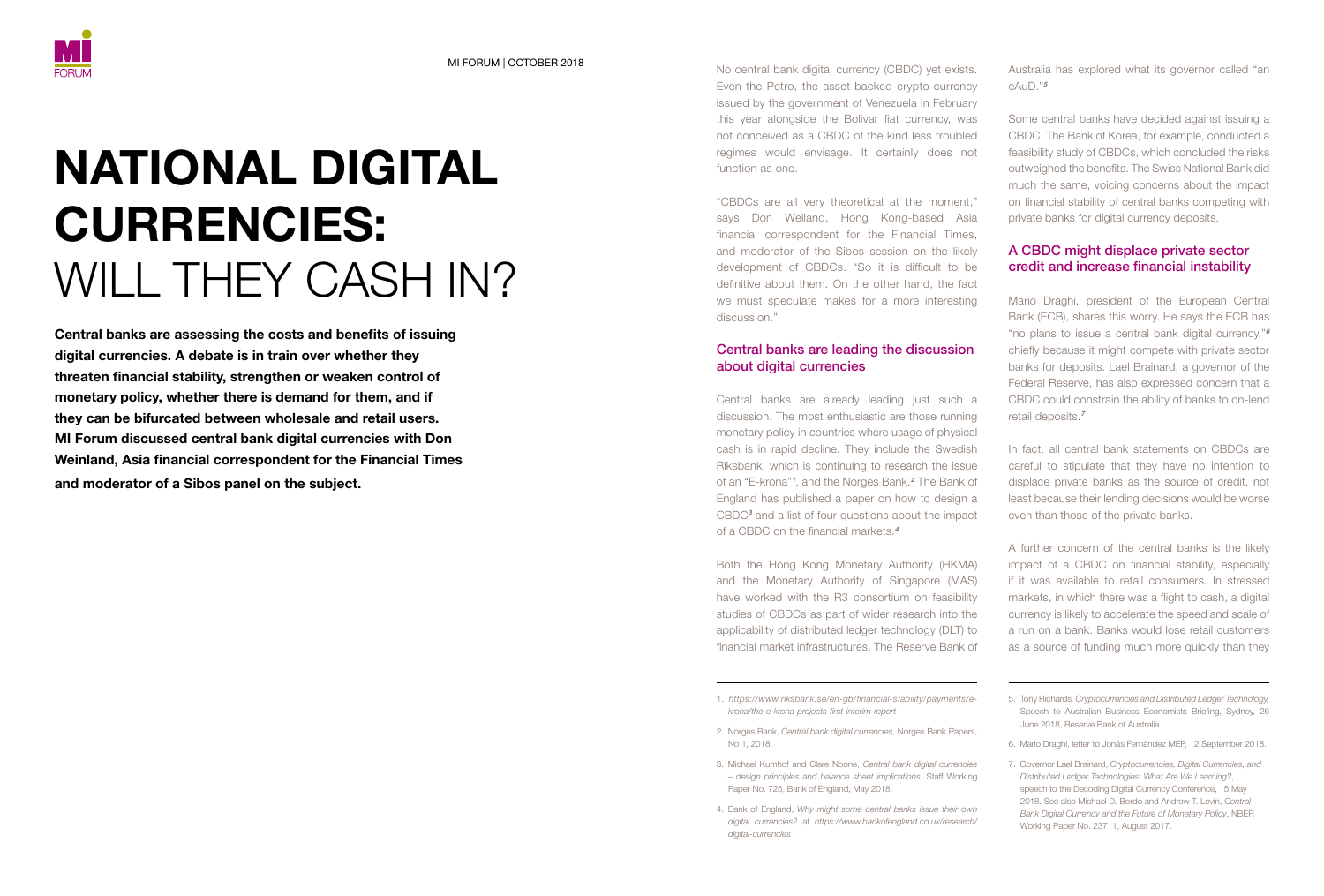''Benefits include denying the untaxed underground (or "black") and criminal economies the cash they need to make payments."

- Don Weinland, Asia financial correspondent for the Financial **Times** 

would today, leading to total dependence on central bank funding.

Paradoxically, however, Don Weinland thinks concerns about the impact of a CBDC on financial stability increases the strength of the case for introducing one. "One argument for central banks to get involved in this area is actually to retain and extend control of monetary policy," he says. "At some point, we might have lots of blockchain-based crypto-currencies being traded by retail users and large corporations, creating financial instability by draining private banks of deposits and making it hard for central banks to control rates of interest and exchange. By issuing fiat currency as a CBDC, they would retain control."

There is a view that a CBDC could even enhance central bank control of monetary policy. Andrew Haldane, chief economist and executive director, monetary analysis and statistics, at the Bank of England, famously proposed a CBDC as a solution to the inability of central banks to set negative rates of interest on currencies in severe economic downturns.<sup>8</sup> Other benefits include denying the untaxed underground (or "black") and criminal economies the cash they need to make payments.<sup>9</sup>

Weinland disagrees. "I am not sure that a CBDC could make the Fed any more powerful than it is already, when it effectively sets the global rate of interest," he says. "I see CBDCs not as an attempt by central banks to expand their sphere of control, but to keep up with changes in the nature of the tools people use to make payments. CBDCs, in themselves, will not make them any more powerful than they are already – but private sector crypto-currencies might make them less powerful."

## Distinction between retail and wholesale CBDCs

That is one reason why central banks monitor developments in the crypto-currency markets. In March this year the central bank for central banks, the Bank for International Settlements (BIS), published a paper on the subject.<sup>10</sup> It distinguished between CBDCs available for wholesale payment and those that could be used in retail payments, and concluded a wholesale variant issued on to a distributed ledger technology (DLT) platform might increase the efficiency of settlement in securities and derivatives markets.

Lael Brainard also distinguished between retail and wholesale CBDCs and did not rule out a "limited central bank digital instrument that serves as a settlement asset for wholesale payment." Weinland sees this distinction – between a general purpose CBDC and one restricted to a pre-defined group of users, in the same way that access to central bank money is restricted to authorised banks while commercial bank money is available in principle to anyone - as crucial to central banks being willing to take the next step and actually issue a CBDC.

"Distinguishing between CBDCs for retail and commercial usage is essential to understanding this area," he says. "Both retail and wholesale payments could be cheaper, quicker and more efficient if fiat currencies were wholly digital, and transactions were processed on a blockchain, but for widespread use of digital currencies you need central bank buy-in – and you are more likely to get it in wholesale than retail payments."

Weinland adds that privately issued crypto-currencies are likely to control the retail market anyway. "Cryptocurrency enthusiasts argue that the spirit of the cryptocurrency movement is essentially to put an end to fiat currencies, or at least to downplay their importance in payments, and to offer consumers a private alternative ''A major constraint on existing crypto-currencies, however, is the reluctance of merchants to accept them as a form of payment."

- Don Weinland, Asia financial correspondent for the Financial **Times** 

<sup>8</sup> He argued in 2015 that negative interest rates on fiat currencies issued in digital form on to a distributed ledger were a superior tool for reducing real rates of interest than higher inflation or making quantitative easing permanent. See Andrew Haldane, How low can you go?, speech to Portadown Chamber of Commerce, Northern Ireland, 18 September 2015.

<sup>9</sup> Kenneth S. Rogoff, *Costs and benefits to phasing out paper currency,*  NBER Working Paper No. 20126, May 2014.

<sup>10</sup> Committee on Payments and Market Infrastructures and the Markets Committee, *Central bank digital currencies*, Bank for International Settlements, March 2018.